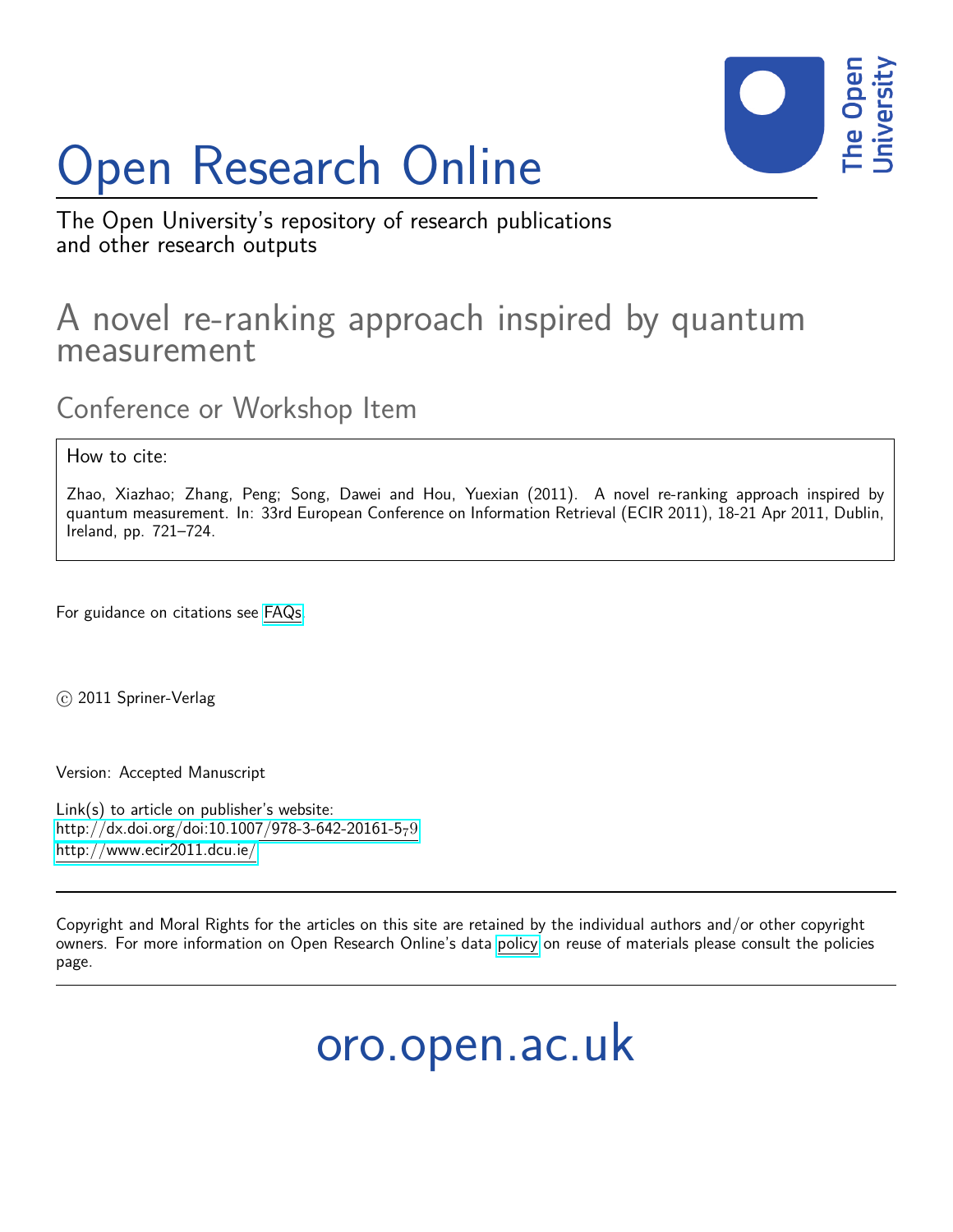## A Novel Re-Ranking Approach Inspired by Quantum Measurement

Xiaozhao Zhao<sup>1</sup>, Peng Zhang<sup>2</sup>, Dawei Song<sup>2</sup>, and Yuexian Hou<sup>1</sup>

 $^1$  School of Computer Sci & Tec, Tianjin University, China <sup>2</sup> School of Computing, The Robert Gordon University, United Kingdom {0.25eye,krete1941}@gmail.com;{p.zhang1,d.song}@rgu.ac.uk

Abstract. Quantum theory (QT) has recently been employed to advance the theory of information retrieval (IR). A typical method, namely the Quantum Probability Ranking Principle (QPRP), was proposed to re-rank top retrieved documents by considering the inter-dependencies between documents through the "quantum interference". In this paper, we attempt to explore another important QT concept, namely the "quantum measurement". Inspired by the photon polarization experiment underpinning the "quantum measurement", we propose a novel re-ranking approach. Evaluation on several TREC data sets shows that in ad-hoc retrieval, our method can significantly improve the first-round ranking from a baseline retrieval model, and also outperform the QPRP.

#### 1 Introduction

Following van Rijsbergen's pioneering work [3], which shows the potential of quantum theory (QT) in IR, a Quantum Probability Ranking Principle (QPRP) [5] was recently proposed. QPRP captures the inter-document dependencies in the form of "quantum interference". In this paper, we aim to explore another important concept of the quantum theory, i.e., the "quantum measurement". The photon polarization [2] is one of the key experiments that support the explanation of quantum measurement. Briefly, after a couple of polarization filters are inserted between the light source (which generates the photons) and a screen, the amount of light finally on the screen can be well explained by the quantum rather than classical measurement [2].

This inspires us to make an analogy of photon polarization in IR. We view the documents as photons generated from the source, and the retrieval process as measuring all the documents by the query polarization filter. In the firstround retrieval, only the query measurement  $(q$ -measure for short) is involved to measure the initial state of each document and yield the relevance probability. In order to re-rank the retrieved documents, we insert a  $t$  polarization filter with *t*-measure, which measures the document relevance with respect to topmost documents. The intuition is that usually the topmost (e.g. top 5) documents are more likely to be relevant. After the t-measure, the states of documents are changed, implying their relevance probabilities with respect to the query are revised. Based on the above ideas, we propose a novel re-ranking approach, called Quantum Measurement inspired Ranking model (QMR).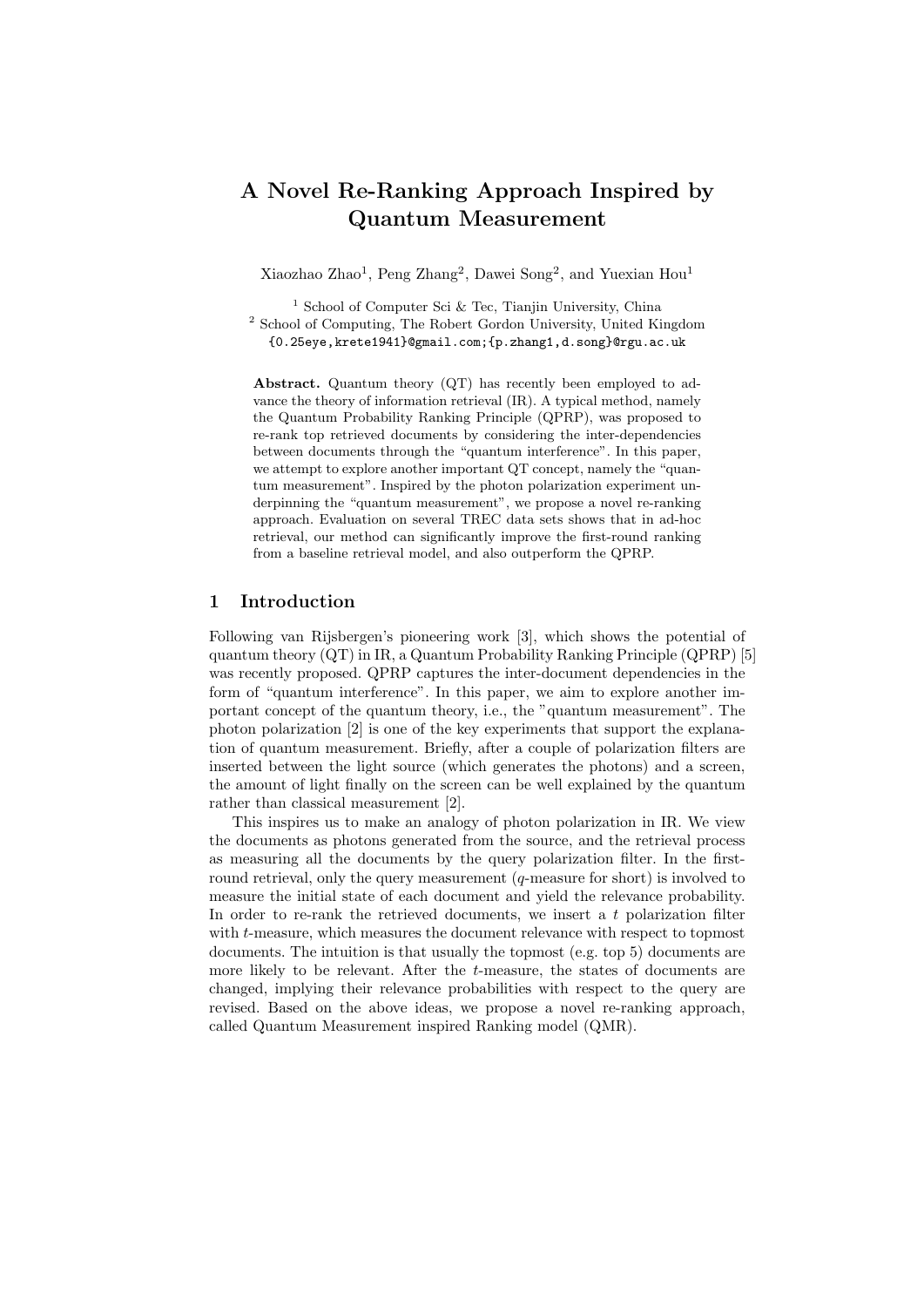#### 2 Quantum Measurement inspired Ranking (QMR)

#### 2.1 Introduction to Quantum Measurement

We first introduce the basic quantum measurement used in the photon polarization experiment. Please refer to [2] for the complete description for this experiment. A photon's polarization state can be modeled by a unit vector pointing to an appropriate direction. Specifically, the quantum state of any arbitrary polarization can be represented by a linear combination  $a |\uparrow\rangle + b |\rightarrow\rangle$  of two orthonormal basis vectors  $|\uparrow\rangle$  (vertical polarization) and  $|\rightarrow\rangle$  (horizontal polarization), where the amplitudes a and b are complex numbers such that  $|a|^2 + |b|^2 = 1$ . The quantum measurement on a state transforms the state into one of the measuring device's associated orthonormal basis. The probability that the state is measured by a basis vector is the squared magnitude of the amplitude in the direction of the corresponding basis vector. For example, a state  $\varphi = a | \uparrow \rangle + b | \rightarrow \rangle$ is measured by  $|\uparrow\rangle$  with probability  $|a|^2$ , and by  $|\rightarrow\rangle$  with probability  $|b|^2$ . After the measurement of  $|\uparrow\rangle$ , the state  $\varphi$  will collapse to  $a|\uparrow\rangle$ . Similarly, after the measurement of  $|\rightarrow\rangle$ ,  $\varphi$  will collapse to  $b |\rightarrow\rangle$ .

#### 2.2 Our Proposed Model

We define the initial quantum state of any document  $d$  as:

$$
\varphi_d = \alpha_d |1\rangle + \beta_d |0\rangle \tag{1}
$$

where  $|\alpha_d|^2 + |\beta_d|^2 = 1$ , the state  $|1\rangle$  denotes the relevance basis, and the state  $|0\rangle$  denotes the non-relevance basis with respect to the given query q. For the q-measure,  $\varphi_d$  is measured by  $|1\rangle$  and then yields d's relevance probability  $|\alpha_d|^2$ .

In the first-round retrieval, only the  $q$ -measure is involved to compute the document relevance. Therefore, we have  $|\alpha_d|^2 = p(d|q)$  and  $|\beta_d|^2 = 1 - p(d|q)$ , where  $p(d|q)$  is the relevance probability returned by a retrieval function.

To re-rank the documents, we introduce the t-measure, which measures any document d with respect to the topmost documents. Specifically, assume a top document  $d_t$  has its quantum state  $\varphi_{d_t} = \alpha_{d_t} |1\rangle + \beta_{d_t} |0\rangle$ , where  $|\alpha_{d_t}|^2 = p(d_t|q)$ . We are interested in the state of document d after measured by  $\varphi_{d_t}$  (i.e. tmeasure). Accordingly, the following equation needs to be solved:

$$
\varphi_d = \alpha_d |1\rangle + \beta_d |0\rangle = \lambda \varphi_{d_t} + \mu \varphi_{d_t}^{-1}
$$
\n(2)

where  $\varphi_{d_t}^{-1}$  is orthonormal to  $\varphi_{d_t}$ . After formal calculations, we have

$$
|\lambda| = |\alpha_d \alpha_{d_t} + \beta_d \beta_{d_t}| \tag{3}
$$

After the t-measure,  $\varphi_d$  will collapse to the direction of  $\varphi_{d_t}$  and become

$$
\varphi_d^t = \lambda \varphi_{d_t} = \lambda \alpha_{d_t} |1\rangle + \lambda \beta_{d_t} |0\rangle \tag{4}
$$

where  $\varphi_d^t$  is the state vector of document d after the t-measure. Now, in order to obtain  $\ddot{d}$ 's relevance probability with respect to the query,  $\ddot{d}$ 's current state  $\varphi_d^t$ is then measured by q-measure, and the probability on the relevance basis  $|1\rangle$  is

$$
p(d|d_t, q) = |\lambda \alpha_{d_t}|^2 \tag{5}
$$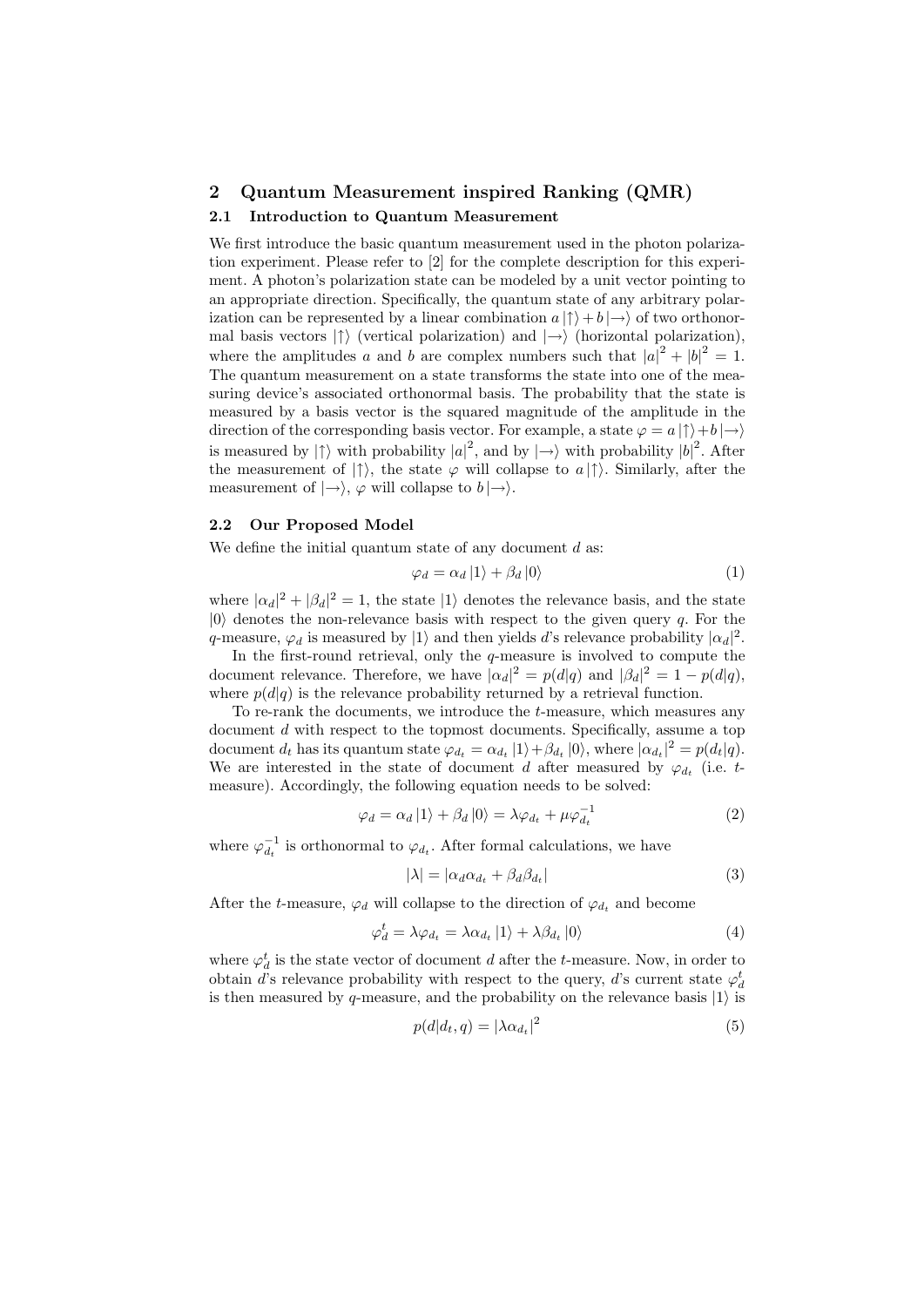This shows that the revised relevance probability for the document d is  $p(d|d_t,q)$ . If  $d = d_t$ , then  $|\lambda| = 1$  and  $p(d|d_t, q) = |\alpha_{d_t}|^2 = p(d_t|q)$ , which means that  $d_t$ 's relevance probability is unchanged after the t-measure.

The above  $t$ -measure only considers one topmost document. If we consider  $k$ (e.g. 5) topmost documents, denoted as a set  $T$ , the revised relevance probability of a document d can be formulated as :

$$
p(d|T, q) \propto \sum_{d_t \in T} p(d|d_t, q) sim(d, d_t)
$$
\n(6)

where the  $sim(d, d_t)$  is the similarity between the document d and  $d_t$ , which indicates the importance of the  $t$ -measure with respect to the corresponding  $d_t$ . In our approach, the revised relevance probabilities by Eq. 6 are used to re-rank the documents. This is different from QPRP, in which the revised relevance probability is the sum of the original probability and the interference term. In addition, our QMR uses the inter-document similarity to indicate the weight of the corresponding t-measure, while QPRP integrates the inter-document similarity into the interference term.

#### 3 Empirical Evaluation

Experiments are constructed on four TREC collections: WSJ87-92 (with topics 151-200), AP88-89 (with topics 151-200), ROBUST2004 (with topics 601-700) and WT10G (with topics 501-550). The title field of topics are used as queries. Lemur toolkit 4.7 is used for indexing and retrieval. All collections are stemmed using Porter stemmer with standard stop words removed during indexing.

The first-round retrieval is carried out by the query-likelihood (QL) model [4]. The smoothing method for document language model is the Dirichlet prior with the fixed  $\mu = 700$ . QL is set as the baseline method. The top n retrieved documents by the QL are involved in the re-ranking process. The normalized QL scores of these retrieved documents are used to indicate the relevance probabilities, i.e.,  $p(d|q)$ . We report the rank performance of top  $n = 50$  and  $n = 70$ documents, while we have similar observations when  $n = 30$  and  $n = 90$ .

The aim of this evaluation is to test the performance of two quantuminspired re-ranking methods, i.e., QPRP and QMR. In QPRP, for the estimation of the interference term, we adopt  $\sqrt{p(d|q)p(d'|q)}\rho(d,d')$ , rather than  $-\sqrt{p(d|q)p(d'|q)}\rho(d,d')$  as used in [5], since the positive interference performs better in our experiments. In QMR, we adopt the Cosine function to measure the similarity between the  $tf \times idf$  vectors of two documents with the query words removed, the parameter  $k$  (the number of topmost documents used) is selected from {5, 10}, and the best performance is reported. We adopt Mean Average Precision (MAP) as the primary evaluation metric and the Wilcoxon signed-rank test as the statistical significance test method.

The Evaluation results are summarized in Table 1. We can observe that both QMR and QPRP achieve significant improvement over the QL in most cases. In addition, the proposed QMR outperforms the QPRP. This is possibly because